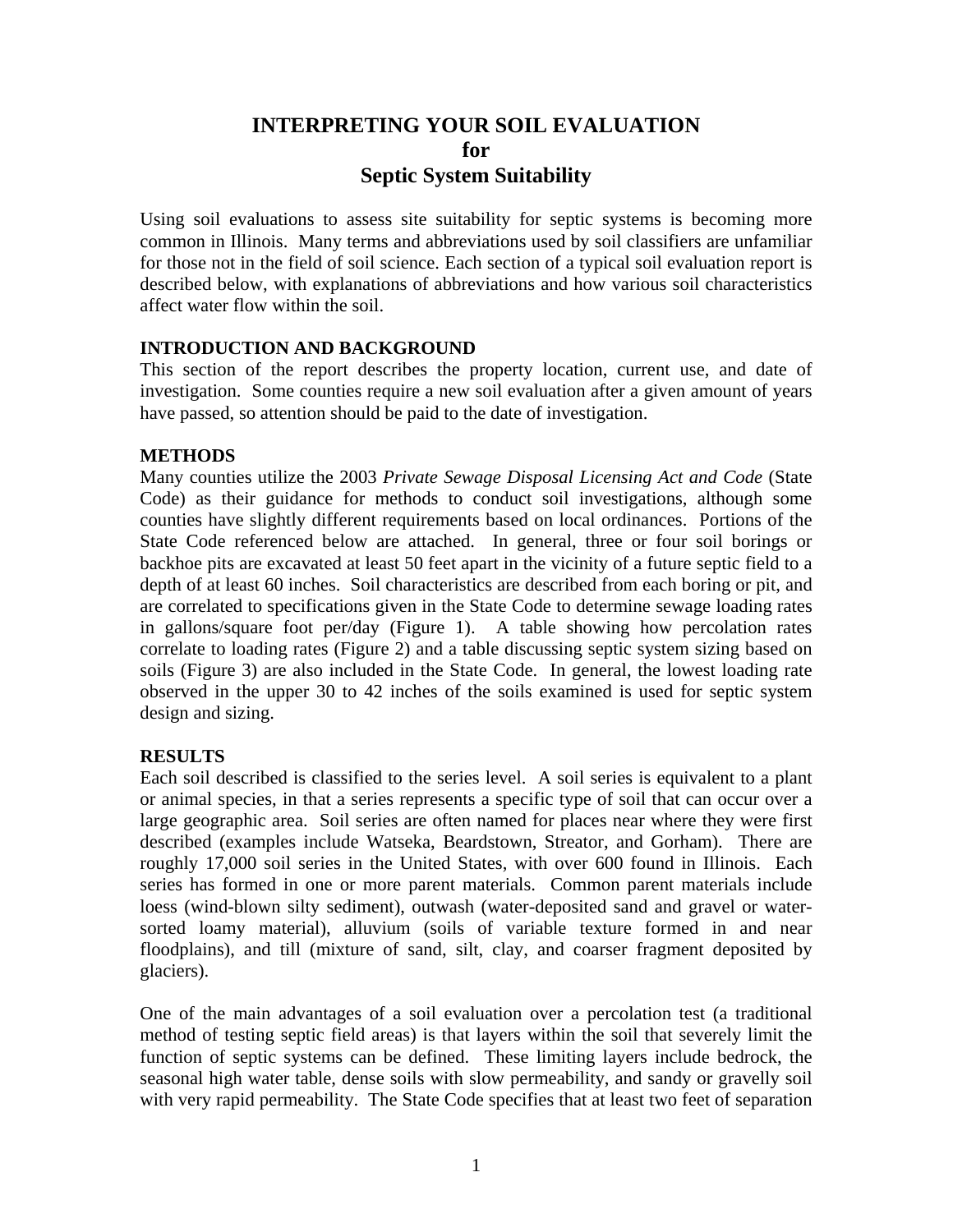should exist between the bottom of the septic field and the limiting layer (three feet in coarser-textured soils). Installation of curtain drains, importation of fill material, or use of alternative sewage disposal systems are options that can be used where limiting layers occur at shallow depths.

### **SOIL DESCRIPTIONS**

A large amount of information is included in the descriptions of soil profiles. Each part of a typical soil description is discussed in detail below.

#### **Horizon**

Layers within the soil that differ in color, clay content, or other ways are divided into horizons. Four to seven horizons are commonly present within the top 60 inches of a soil profile. The surface, or topsoil, is generally called the A horizon. A light-colored E horizon lies near the surface of some soils as well, particularly on land that is or has been wooded. The subsoil, where clay accumulates, blocky and prismatic structure develops, and colors are variable, is called the B horizon. The substratum, which consists of relatively unweathered soil material, is called the C horizon. Each of these master horizons can be subdivided if characteristics within them vary (for example, A1 and A2). Transitional horizons, such as AB or BC are also recognized. Features within each horizon can be recognized with lower case letters. Examples include Bt (clay accumulation in the B horizon), Bg (gray colors in the B horizon indicating poor internal drainage), and Ab (an A horizon that has been covered by fill or alluvial sediment). If parent materials change within the soil, it is signified with a number at the beginning of the horizon designation (examples include 2Bt and 3C).

# **Depth**

The location of each described horizon in inches below the surface is given in this section.

#### **Dominant Color, Munsell**

Soil colors are described through use of the Munsell soil color charts. These charts consist of color chips that have been assigned names based on their hue, value, and chroma. Common colors and examples of Munsell designations that would describe these colors are given below:

| <b>Black</b> | $10YR$ 2/1 and N 2/0   |
|--------------|------------------------|
| <b>Brown</b> | 10YR 4/3 and 7.5YR 4/4 |
| Gray         | $2.5Y$ 6/2 and 5Y 5/1  |
| Yellow/Red   | 7.5YR 6/6 and 10YR 5/8 |

Iron is a major coloring agent in the soils of Illinois. Brown, yellowish, or reddish colors are mainly the result of precipitated iron (essentially rust) that coats soil particles. These colors generally indicate good internal soil drainage. When a soil is frequently saturated (poorly drained), the iron is dissolved and leached away, leaving a gray color that is the base color of the soil particles. Poorly drained soils often have a uniform gray or mottled,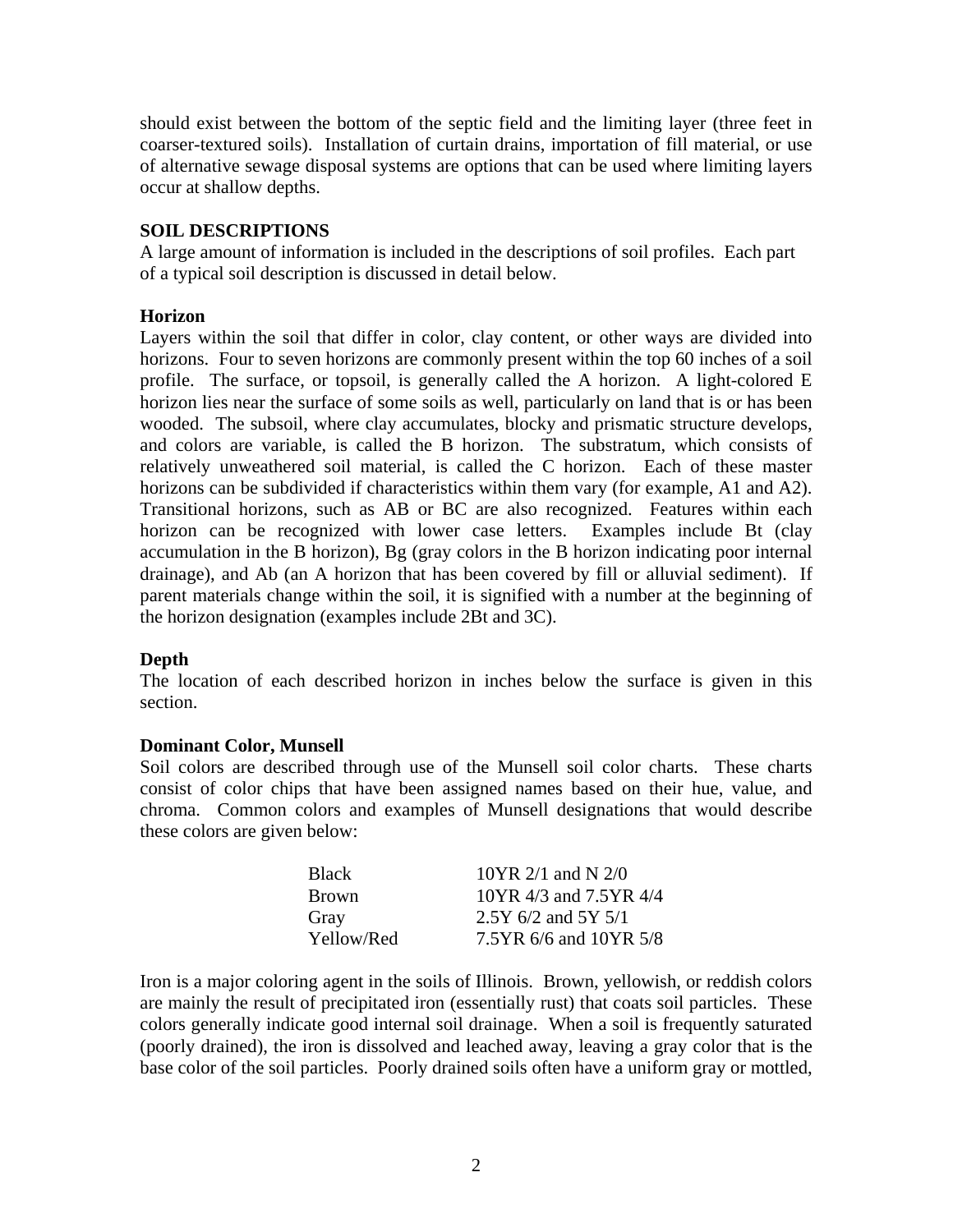gray/red color pattern. The black color of topsoil is created by high organic matter content, which masks the coloring effects of iron.

#### **Redox Features**

In areas where the water table fluctuates, soil horizons containing many different colors are often found. This mottled color pattern indicates how high the seasonal high water table (SHWT) gets in a soil, which is important since the SHWT is considered a limiting layer. The redox features section documents the various colors present in addition to the dominant color, and their abundance and pattern. Munsell colors are preceded by a code such as c2d. The first part of this code indicates color abundance, with f meaning less than 2% of the total soil matrix,  $\frac{c}{c}$  meaning 2%-20%, and  $\frac{m}{c}$  meaning greater than 20%. The second part of the code is the general size of the redox feature, and includes fine (1), medium (2), and coarse (3). The final portion of the code is how much the color contrasts with the dominant color, and includes faint (f), distinct (d), and prominent (p).

If a soil horizon contains more than 2% redox features (such as a 10YR 4/3 dominant color with c1d 2.5Y 5/2 redox features), it indicates that this horizon is affected by a SHWT. This type of color pattern would suggest that the SHWT is present for only brief periods during wet times of the year, but could still interfere with proper operation of a septic system.

# **Coatings**

Coatings of clay or organic matter are often deposited in the B horizons by water percolating downward. The color of these coatings is described, preceded by a code describing the abundance and contrast of the coatings similar to the code used for redox features.

# **Structure**

The structure of a soil is a description of the shapes soil assumes in different parts of its profile over time. Structure is formed largely by cycles of wetting/drying and freezing/thawing, the soil's chemical composition, and the aggregating effect of some soil microbes. Types of structure include granular (gr), which is common in the A horizon; subangular blocky (sbk), angular blocky (abk), and prismatic (pr), which are common in the B horizons; platy (pl) which is found in E horizons of timber soils or where compaction has occurred; and massive (ma) or single grain (sg), which is found in C horizons. Well-structured soils have large amounts of interconnected pores, which accelerate water and air movement. Weakly structured soils have less continuous pore space, which slows water and air movement. Structure is ranked on a scale of 0 to 3 (structureless, weak, moderate, strong). Structure size is also determined, and classified as fine (f), medium (m), and coarse (c). Blocky, prismatic, granular, and single grain structures are generally favorable for septic systems in soils with low to moderate clay contents.

# **Texture**

Texture is a group of terms that describe the amount of sand, silt and clay present in soils. These terms include sand (s), loamy sand (ls), sandy loam (sl), sandy clay loam (scl),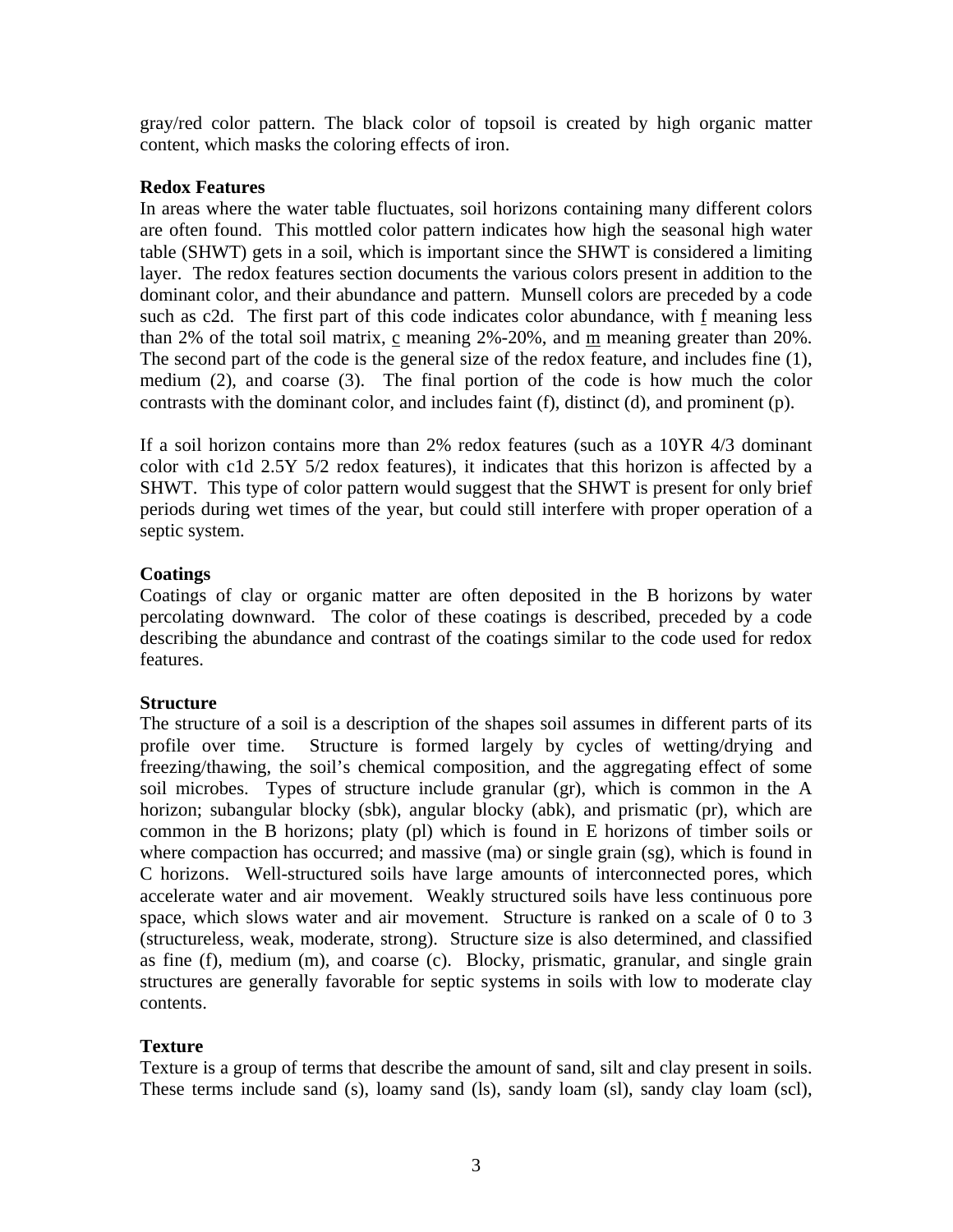loam (l), clay loam (cl), silt loam (sil), silty clay loam (sicl), silty clay (sic), and clay (c). In general, as silt and clay content increases in a soil, the permeability decreases. Silt loam and silty clay loam textures are very common in Illinois, having formed in loess parent material. When clay content in soils exceeds 35% (heavy cl, heavy sicl, sic, or c textures), the soils are generally poorly suited for conventional septic systems because of slow permeability.

#### **Consistence**

Consistence is a measure of how easily soil can be crushed between the thumb and forefinger. Classes of consistence include very friable (vfr), friable (fr), firm (fi), very firm (vfi), and extremely firm (xfi). In general, as soil consistence increases in firmness, permeability decreases due to a diminishing volume of pore space within the soil.

#### **Drainage Class**

Drainage class describes the relative wetness of a soil prior to modification by drain tile or other means. This designation is not precisely defined, but is broken into 7 classes: very poorly, poorly, somewhat poorly, moderately well, well, somewhat excessively, and excessively. The main factors considered when determining drainage class are soil color patterns, texture, and landscape position. Bright soil colors combined with high and/or sloping landscape position generally indicate a drainage class of moderately well or better. Somewhat excessively and excessively drained soils usually combine these features with high contents of sand and/or gravel. Somewhat poorly and poorly drained soils are common on low flats and floodplains, and are often tile drained to enhance agricultural production. These soils feature gray colors near the surface and often have thick, black surface layers, although some have thin or light-colored surfaces that indicate they were formed under forest vegetation. Very poorly drained soils generally lie in enclosed depressions and are frequently ponded. Peat and muck soils are usually very poorly drained.

# **Aspect/Slope**

The slope of a soil is measured with a clinometer, and expresses how many feet the ground surface falls over a distance of 100 feet as a percentage. A 2 percent slope indicates a ground surface that falls 2 feet in 100 feet. Slopes often change rapidly over a short distance. Aspect is the direction that the measured slope is facing as one looks downhill.

# **Soil Group and Loading Rate**

The Soil Group is determined by referring to Figure 1, where each soil horizon's texture, structure, consistence, and parent material are used to assign a sewage loading rate in gallons/square foot/day. For example, a friable (fr) silty clay loam (sicl) formed in loess with moderate, medium subangular blocky structure (2msbk) would fall into Soil Group 6D with a loading rate of 0.62 gallons/square foot/day. In general, the lowest loading rate observed in the upper 30 to 42 inches of the soils examined is used for septic system design and sizing.